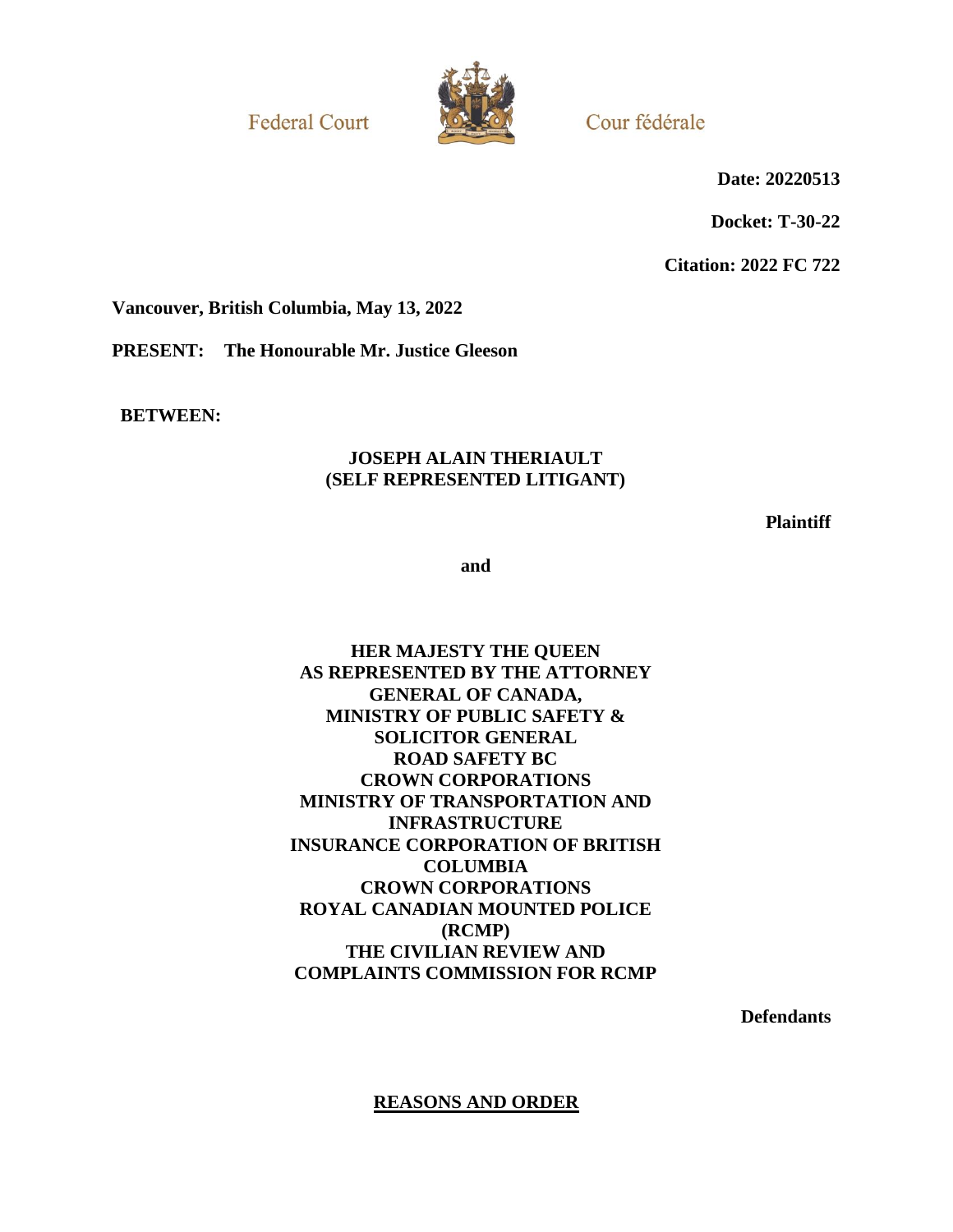### I. Overview

[1] By way of motion pursuant to Rule 51 of the *Federal Courts Rules*, SOR/98-106 [the Rules], Mr. Joseph Alain Theriault, the Plaintiff, appeals the March 7, 2022 Judgment of Prothonotary Kathleen Ring striking out the Plaintiff's Statement of Claim without leave to amend. Mr. Theriault represents himself.

#### [2] The Plaintiff seeks an Order:

- A. Overturning the March 7, 2022 Judgment;
- B. Reinstating the action in its entirety; and
- C. Finding the Defendants to be non-compliant with the Rules, having failed to respond to the Statement of Claim within the period prescribed.

[3] Having considered the motion records filed by the Plaintiff and the Attorney General of Canada, representing the Federal Crown Defendants [Federal Crown], the Appeal is dismissed for the reasons that follow.

### II. Background

[4] On January 6, 2022, the Plaintiff filed a Statement of Claim [Claim] alleging various instances of illegal conduct, breaches of his rights and torts committed by various police officers. The Plaintiff sought relief against the named multiple Defendants, including general and special damages.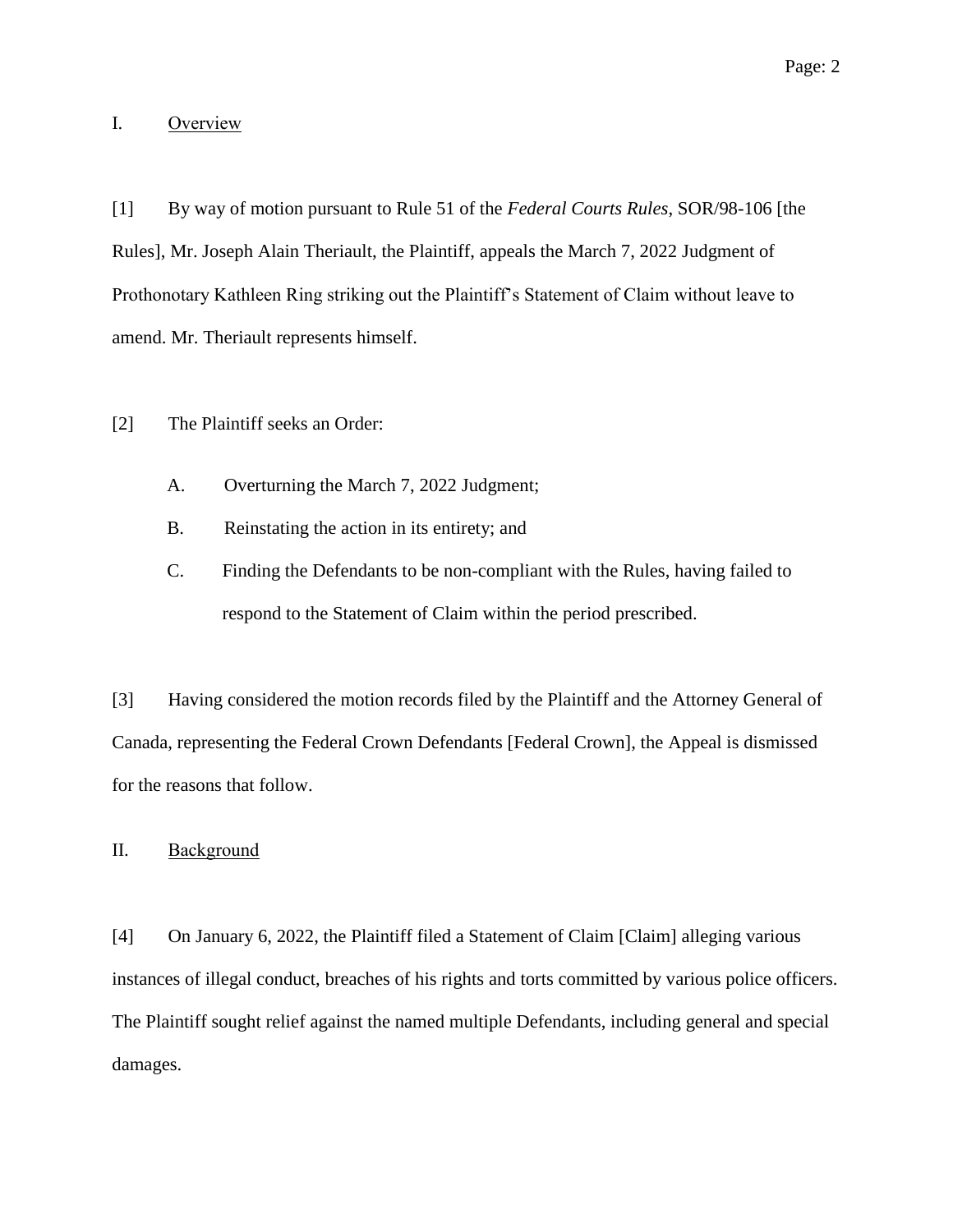[5] The Claim appears to flow from the allegedly wrongful actions of a member of the Royal Canadian Mounted Police [RCMP] in stopping a vehicle operated by the Plaintiff in Merritt, BC, in 2016. The vehicle stop resulted in the RCMP Officer administering a breathalyser test and seizing the Plaintiff's driver's licence and motor vehicle.

[6] The Attorney General of Canada brought a motion in writing on behalf of Her Majesty the Queen on February 16, 2022, seeking an Order striking the Claim. Prothonotary Kathleen Ring granted the motion, struck the Claim without leave to amend and awarded fixed costs to the Federal Crown.

#### III. Standard of Review

[7] As stated by the Federal Court of Appeal in *Hospira Healthcare Corp v Kennedy Institute of Rheumatology*, 2016 FCA 215, the standard of review on an appeal of a discretionary decision of a Prothonotary is correctness for questions of law. The standard of review is palpable and overriding error for questions of fact and questions of mixed fact and law for which there are no extricable questions of law: *Housen v Nikolaisen*, 2002 SCC 33 at paras 8, 10, 36.

[8] Justice Denis Gascon noted in *Lessard-Gauvin v Canada (Attorney General)*, 2020 FC 730, that the "palpable and overriding error" standard is a highly deferential standard:

> [43] The FCA has repeatedly declared that the "palpable and overriding error" standard is a "highly deferential standard" (*Figueroa v Canada (Public Safety and Emergency Preparedness)*, 2019 FCA 12 at para 3; *Montana v Canada (National Revenue)*, 2017 FCA 194 at para 3; *1395804 Ontario Ltd (Blacklock's Reporter) v Canada (Attorney General)*, 2017 FCA 185 at para 3; *NOV Downhole Eurasia Limited v TLL Oilfield Consulting Ltd,*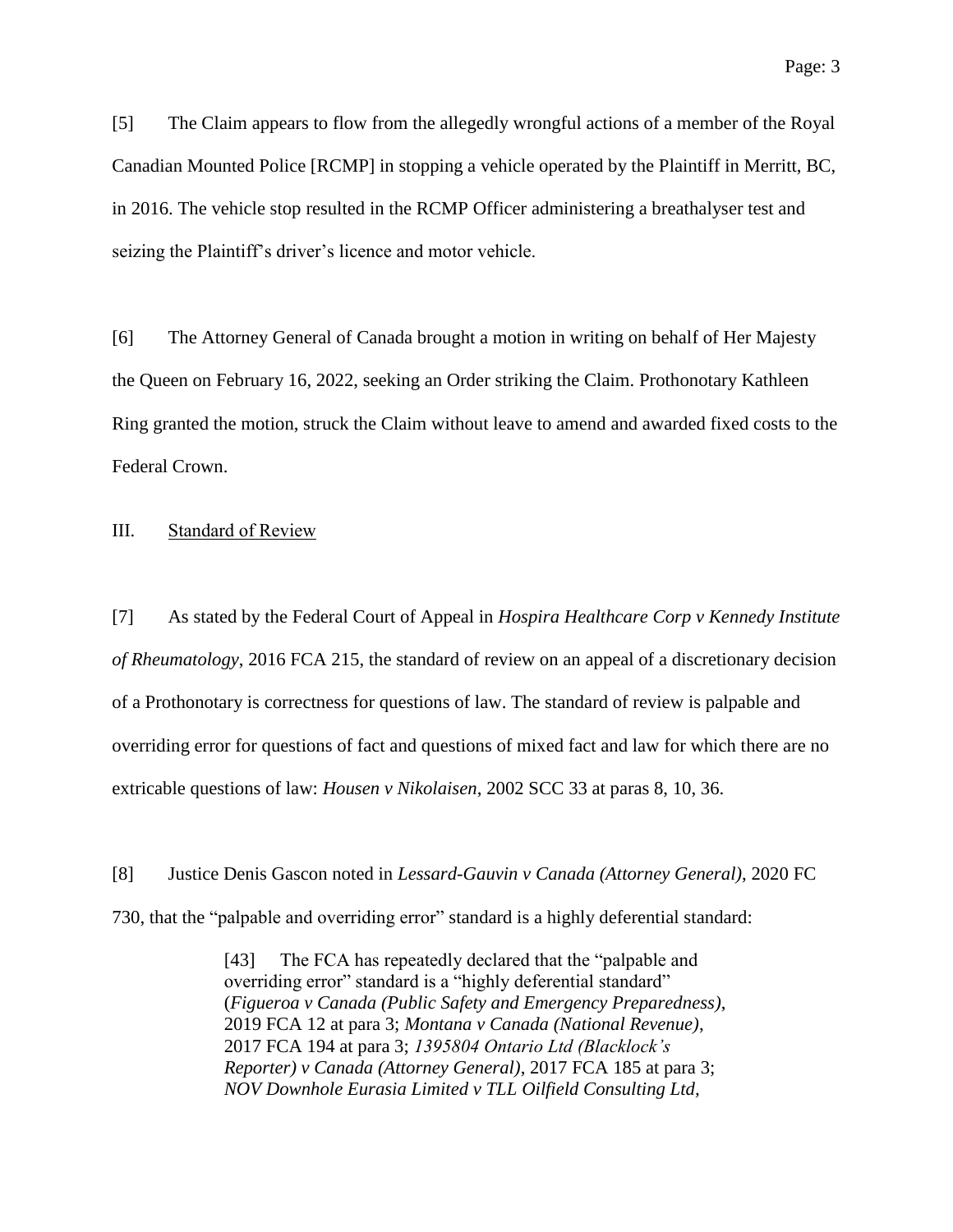Page: 4

2017 FCA 32 at para 7; *Revcon Oilfield Constructors Incorporated v Canada (National Revenue)*, 2017 FCA 22 at para 2). This is a heavy burden for an applicant to meet. As Justice Stratas metaphorically stated in *Mahjoub v Canada (Citizenship and Immigration)*, 2017 FCA 157 [*Mahjoub*] and in *Canada v South Yukon Forest Corporation*, 2012 FCA 165 [*South Yukon*], in order to meet this standard "it is not enough to pull at leaves and branches and leave the tree standing. The entire tree must fall" (*Mahjoub* at para 61; *South Yukon* at para 46), cited with approval by the SCC in *Benhaim v St-Germain*, 2016 SCC 48 [*Benhaim*] at para 38). [Emphasis added.]

## IV. Analysis

[9] In bringing this motion, the Plaintiff does not clearly detail the basis for the Appeal.

[10] The Plaintiff articulates his disagreement with Prothonotary Ring's factual conclusions and her assessment of the claims. He asserts the Prothonotary erred in law when addressing questions of jurisdiction. He reiterates his myriad of claims of misconduct and rights breaches by various police officers, the RCMP, the Civilian Review and Complaints Commission and ministries within the Government of British Colombia.

[11] Mr. Theriault argues that because he is a self-represented litigant the Prothonotary was required to take a "large and liberal" view of the arguments he advanced on the Claim. He also encourages the Court to take a similar view in addressing this motion.

[12] There is little merit to this Appeal.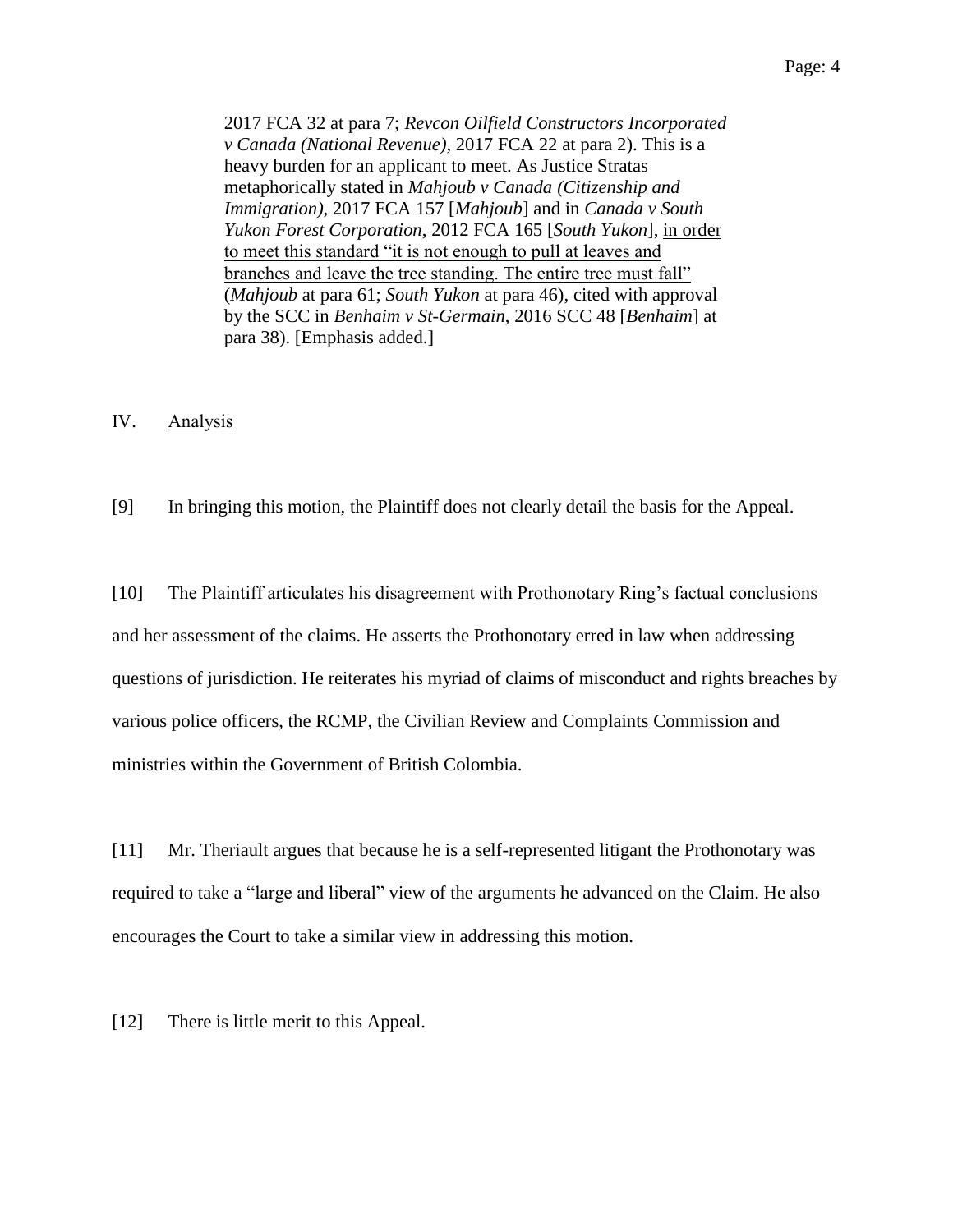[13] In granting the motion to strike, Prothonotary Ring first identified the types of relief being sought, detailed the wide-ranging allegations and accurately described the Claim as being lengthy, repetitive and unwieldy. She noted the Plaintiff had been served with the Federal Crown's motion record seeking to strike the Claim but he did not file a responding motion record.

[14] In concluding the Claim disclosed no reasonable cause of action under Rule 221(1)(a) of the Rules, Prothonotary Ring identified the applicable test and the underlying principles:

- A. To strike a claim on the basis it discloses no reasonable cause of action, it must be plain and obvious that the claim discloses no reasonable cause of action or has no reasonable prospect of success (*Hunt v Carey Canada Inc*, [1990] 2 SCR 959 at para 36 [*Hunt*]; *R v Imperial Tobacco Canada Ltd*, 2011 SCC 42 at para 17);
- B. All facts plead must be accepted as provided unless patently ridiculous or incapable of proof: *Hunt* at paras 33 and 34; *Edell v Canada*, 2010 FCA 26 at para 5; *Operation Dismantle v The Queen* (1985), 18 DLR (4th) 481 (SCC) at 486-487 and 490-491 [*Operation Dismantle*]);
- C. The statement of claim is to be read generously and in a manner that accommodates drafting deficiencies (*Operation Dismantle* at para 14);
- D. That to disclose a cause of action the pleading must (1) allege facts capable of giving rise to the action; (2) disclose the nature of the action; and (3) indicate the relief sought – the statement of claim is to contain a concise statement of the material facts to be relied upon but not the evidence by which the facts are to be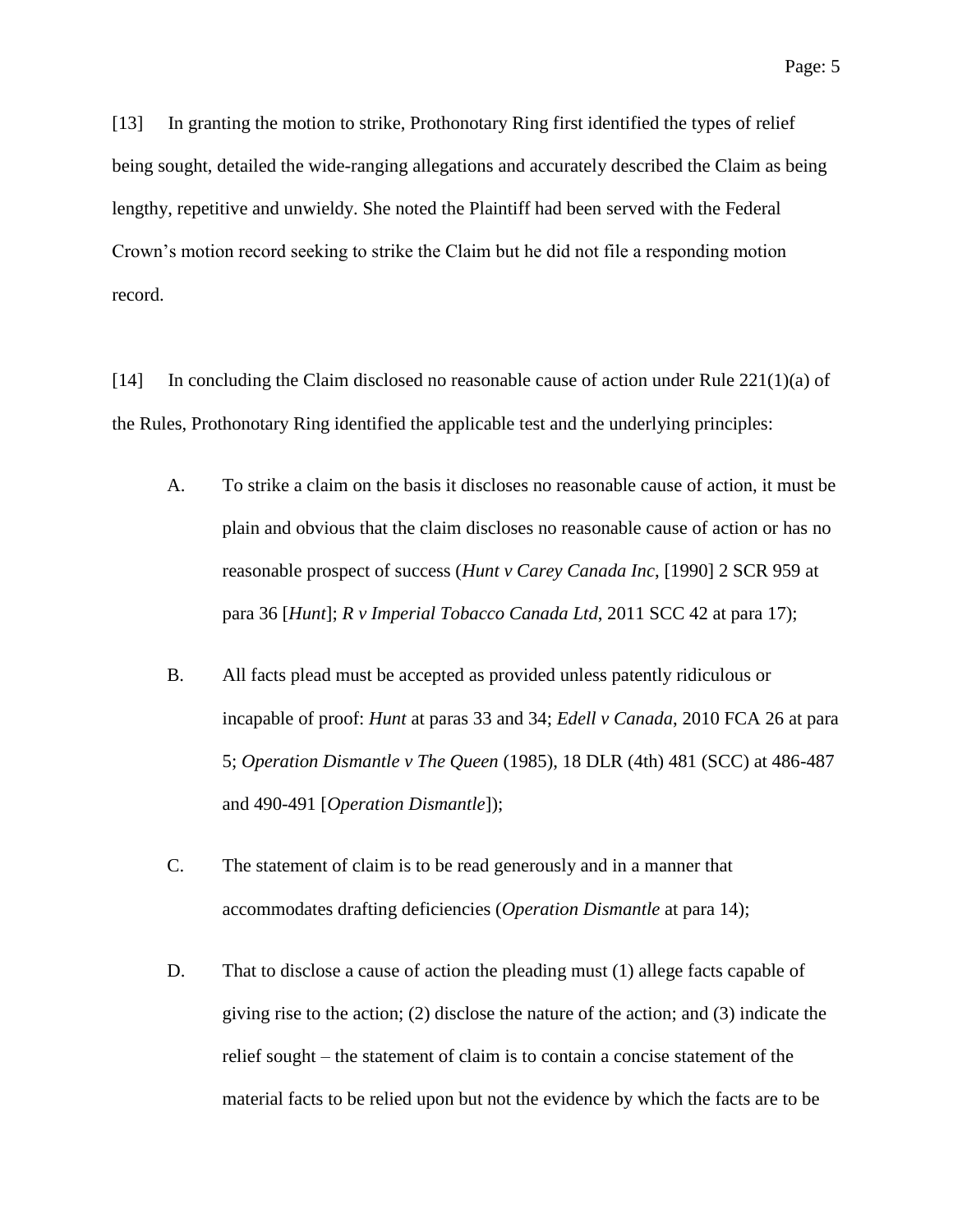proved (*Oleynik v Canada (Attorney General)*, 2014 FC 896 at para 5; Rule 174 of the Rules);

E. What constitutes a material fact is to be determined by the cause of action and the relief sought. The pleading must disclose to the defendant the who, when, where, how and what, that give rise to the claimed liability – a narrative of what happened and when will rarely suffice and neither the court nor opposing parties are to be left to speculate as to how the facts support various causes of action (*Mancuso v Canada (National Health and Welfare)*, 2015 FCA 227 at para 19; *Simon v Canada*, 2011 FCA 6 at para 18).

[15] Applying the above, Prothonotary Ring found the Claim consisted of a lengthy and argumentative narrative, random aspects of assorted legal concepts and conclusions brought together in a disjointed manner. Deficiencies with the tort and negligence claims were noted, as was the absence of material facts to support the alleged rights breaches. The Court's lack of jurisdiction over actions against the Provincial Crown and over key aspects of the subject matter of the claims were also identified. The Prothonotary found the claim to be scandalous, frivolous and vexatious under Rule  $221(1)(a)$ , the proceeding so ill defined that the Federal Crown was prevented from answering it.

[16] In bringing this motion, the Plaintiff alleges errors of law but does not define or address those errors in any meaningful way. He expresses disagreement with the Prothonotary's findings of fact and mixed fact and law, but his submissions fall well short of meeting the heavy burden of demonstrating palpable and overriding error.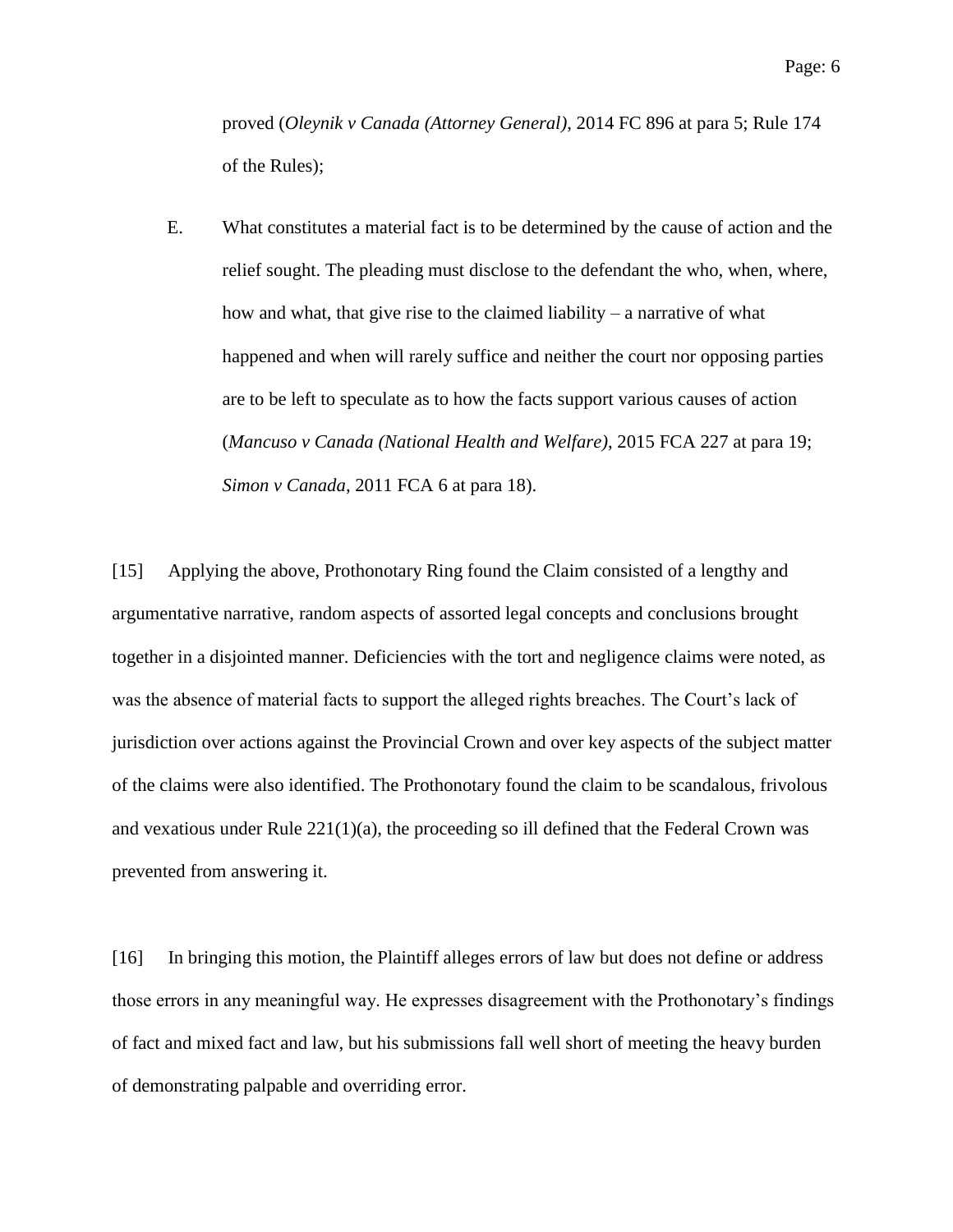[17] The Plaintiff correctly submits the courts generally show some leniency when determining if the Claim of a self-represented litigant is sufficient to allow another party to respond. The Prothonotary expressly recognized this but then concluded, on even a generous reading, that the Claim was so deficient it was to be struck.

[18] I too am mindful that the Plaintiff is self-represented. However, the flexibility and openness often shown self-represented litigants does not exempt the Plaintiff from his obligation of demonstrating an error warranting intervention on this Appeal. I agree with the Prothonotary; a generous reading of the Claim is not enough to remedy its deficiencies, nor is it evident the defects can be cured through amendment.

[19] The Plaintiff's Appeal must be dismissed.

[20] The Federal Crown seeks a lump sum award of costs. Recognizing that the motion required a written response by the Respondent, I award costs in favour of the Federal Crown in the amount of \$200.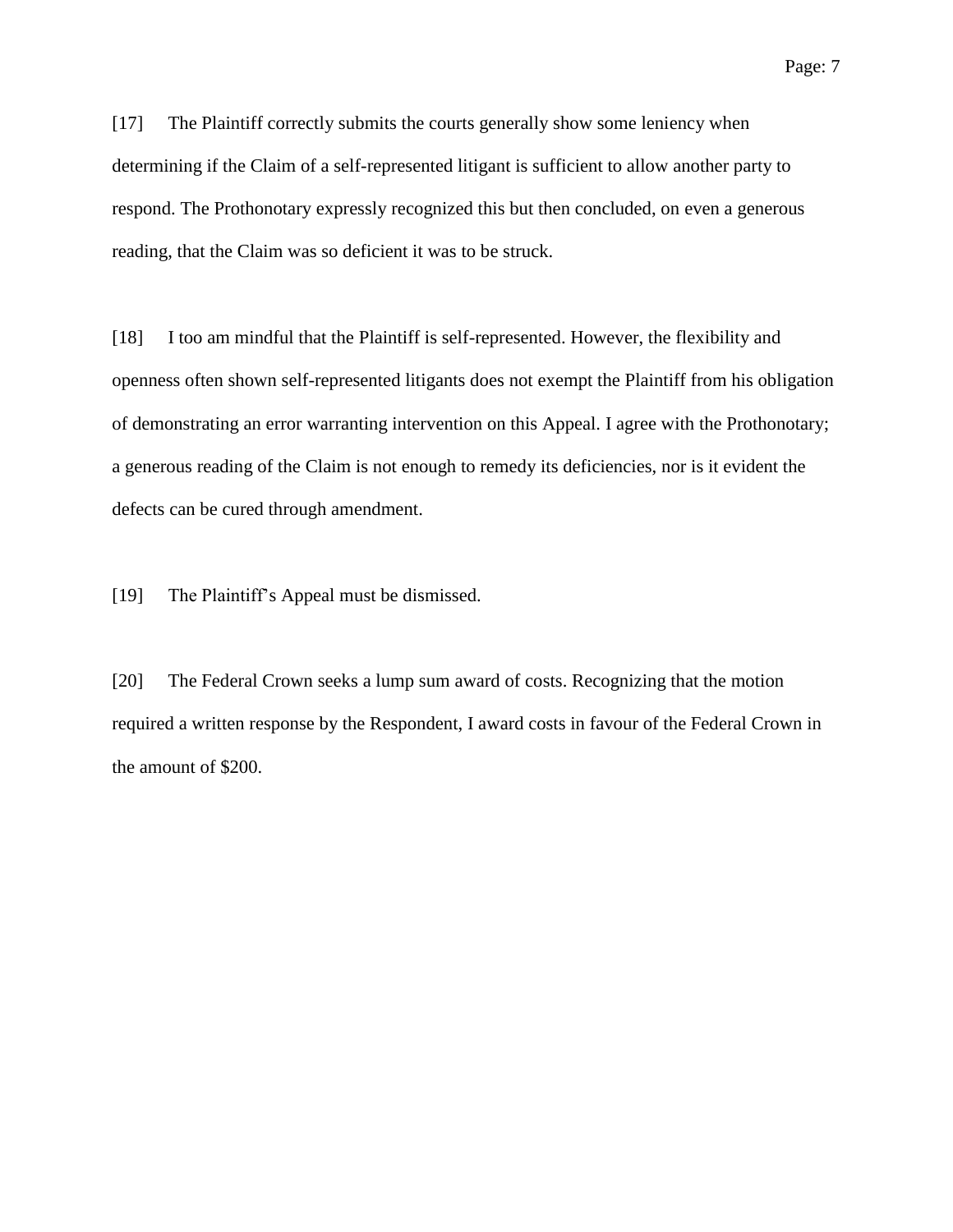# **ORDER IN T-30-22**

# **THIS COURT ORDERS that**:

- 1. The Appeal is dismissed.
- 2. The Plaintiff shall pay costs to the Crown in the fixed amount of \$200.00

inclusive of all disbursements and taxes.

"Patrick Gleeson"

Blank Judge and Sunday and Sunday and Sunday and Sunday and Sunday and Sunday and Sunday and Sunday and Sunday